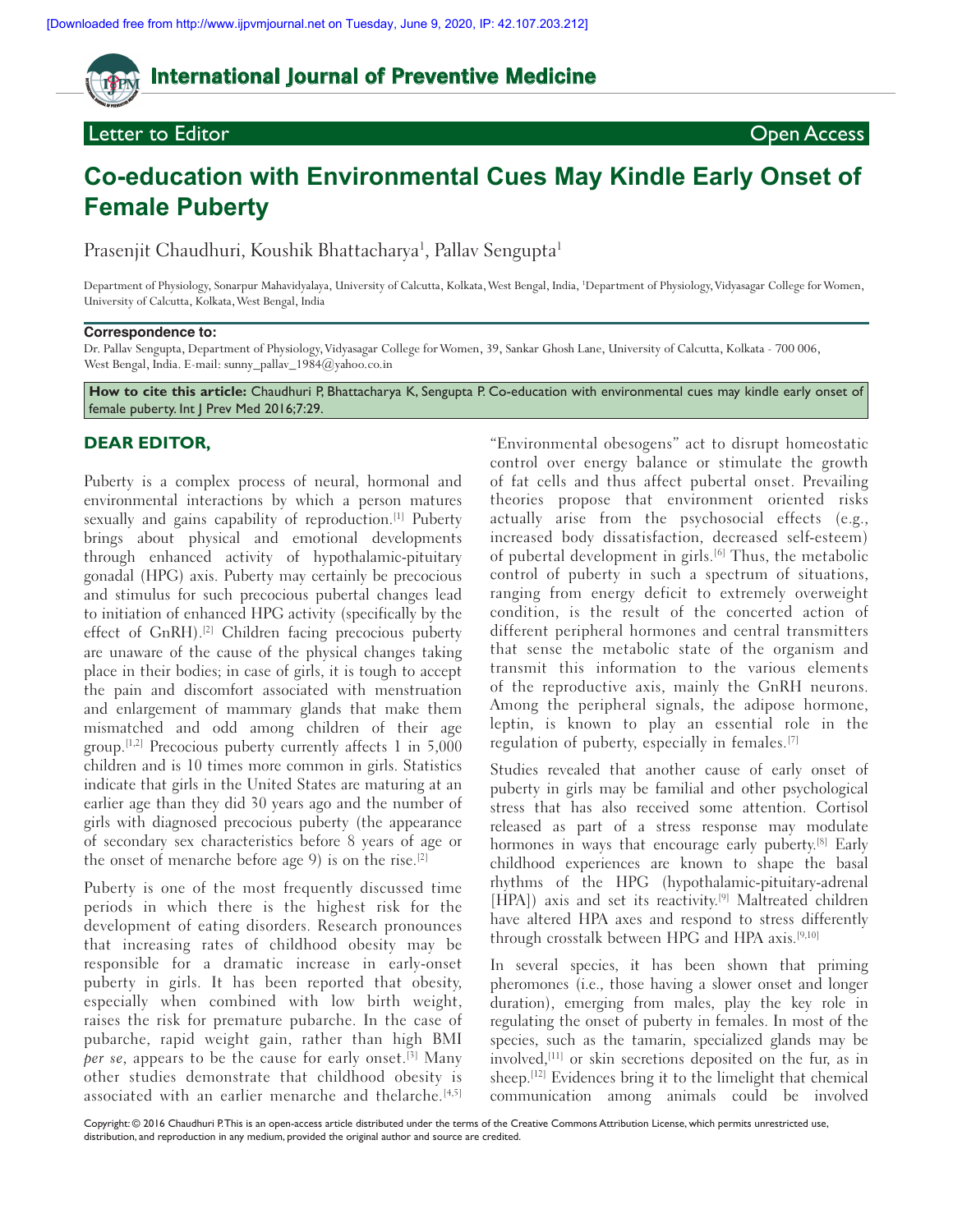#### *International Journal of Preventive Medicine* 2016, 7:29 http://www.ijpvmjournal.net/content/7/1/29

in the regulation of puberty onset as was presented by Vandenbergh.[13] Extensive data from nonhuman mammalian studies indicate that puberty in females is delayed by exposure to adult females, and accelerated by exposure to adult males. Among rodents, the mechanism by which social cues schedule puberty is mediated by pheromones‑chemical signals that influence the behavior of others. Some of these pheromones have been identified and even synthesized. Puberty-suppressing pheromones in mice, for example, come from the adrenal gland. When the adrenal glands are removed from a female, she can no longer suppress puberty in her sister.<sup>[14]</sup> Mice exposed to adrenal-derived pheromones dissolved in water experience delayed puberty.<sup>[14]</sup>

The onset of puberty in human females has been documented in various studies to be influenced by several factors. Not only obesity and psychological stress, as discussed above, are the sole factors of early menarche, but perhaps the role of pheromones, as mentioned in nonhuman mammals, may also be the prime factor of the same in human as well.<sup>[15]</sup> Several studies have indicated that interpersonal relations among girls, as well as between boys and girls, may alter reproductive functions, suggesting the presence of primer pheromone activity. These relations include menstrual synchrony among girls that have been first documented in all-women groups<sup>[16]</sup> and later replicated in a variety of other situations.<sup>[16,17]</sup> Extracts of male axillary secretions also appear to affect girls with a history of irregular cycle lengths. The lengths of the menstrual cycles of these girls showed a significant shift toward the normal cycle length when the male axillary secretion was applied to the upper lip of the recipient female.[18] Some studies reported that the presence of a brother or stepbrother can also accelerate the timing of puberty in girls.<sup>[19]</sup> Studies have also reported that prepubertal girls also have elevated levels of androgens that may also contribute to earlier onset of puberty among exposed girls.<sup>[20]</sup> One outstanding report of Ellis and Garber mentioned that girls who live with a stepfather go through puberty earlier than girls who live with their biological father.<sup>[21]</sup> The absence of biological father but not the mother has been consistently reported to be associated with early menarche,[22,23] and the longer the absence, the earlier the first menstruation.[24] More time spent by fathers in childcare, more father-daughter affection and more paternal investment in the family all appear to be protective against early puberty among United States girls.[21]

Schooling system plays an important role in this regard. Some studies in the United States reported that the home schooling delays onset of puberty in girls.<sup>[25]</sup> Conversely, a correlation has been found between schooling in co‑education and pubertal onset in girls. One of such comparative studies in Tanzania reported girls attending schools with boys are reporting early onset of puberty and experience menarche.<sup>[26]</sup> Thus, the question may arise how spending time with juvenile males in school could be responsible for early puberty, as they themselves are not rich in sex hormones? In this regard, some stimulating research works have been done which report an increasing trend of androgen levels in prepubertal males for last 30 years.[27-32] According to those articles, the testis is not completely silent before onset of puberty. It has been shown that the fluid around the testis is very rich in testosterone several years before puberty. Several studies have revealed that the circulating testosterone and other androgen levels are quite detectable by sensitive immunoassays and show an increasing trend during last 30 years. These studies have shown that testosterone levels of prepubertal boys (0–10.5 years of age) ranges from 0.16 nmol/L to 182 nmol/L.<sup>[27]</sup> They have shown a greater median value of circulating testosterone that influences peritesticular tissues such as the epididymis, gubernaculum and scrotum. These instigate to predict that increased circulating androgens in prepubertal boys may influence pheromone biosynthesis and thus could be responsible for early puberty in girls.

Thus, it can be hypothesized that along with nutritional status, psychological stress and several other common factors (like television viewing, etc.), co-education schooling can affect onset of puberty.

#### **Received:** 20 Jan 14 **Accepted:** 14 May 15 **Published:** 02 Feb 16

#### **REFERENCES**

- 1. Dutta S, Joshi KR, Sengupta P, Bhattacharya K. Unilateral and bilateral cryptorchidism and its effect on the testicular morphology, histology, accessory sex organs and sperm count in laboratory mice. J Hum Reprod Sci 2013;6:106‑10.
- 2. Cesario SK, Hughes LA. Precocious puberty: A comprehensive review of literature. J Obstet Gynecol Neonatal Nurs 2007;36:263-74.
- 3. Neville K, Walker J. Precocious pubarche is associated with SGA, prematurity, weight gain, and obesity. Arch Dis Child 2005;90:258‑61.
- 4. Anderson SE, Must A. Interpreting the continued decline in the average age at menarche: Results from two nationally representative surveys of U.S. girls studied 10 years apart. J Pediatr 2005;147:753-60.
- 5. Biro FM. Influence of obesity on timing of puberty. Int J Androl 2006;29:272-7.
- 6. Klump KL. Puberty as a critical risk period for eating disorders: A review
- of human and animal studies. Horm Behav 2013;64:399-410. 7. Sanchez-Garrido MA, Tena-Sempere M. Metabolic control of puberty: Roles of leptin and kisspeptins. Horm Behav 2013;64:187‑94.
- 8. Bogaert AF. Age at puberty and father absence in a national probability sample. J Adolesc 2005;28:541‑6.
- 9. Tarullo AR, Gunnar MR. Child maltreatment and the developing HPA axis. Horm Behav 2006;50:632‑9.
- 10. Bhattarai T, Chaudhuri P, Bhattacharya K, Sengupta P. Effect of progesterone supplementation on post-coital unilaterally ovariectomized superovulated mice in relation to implantation and pregnancy. Asian J Pharm Clin Res. 2014;7:29-31.